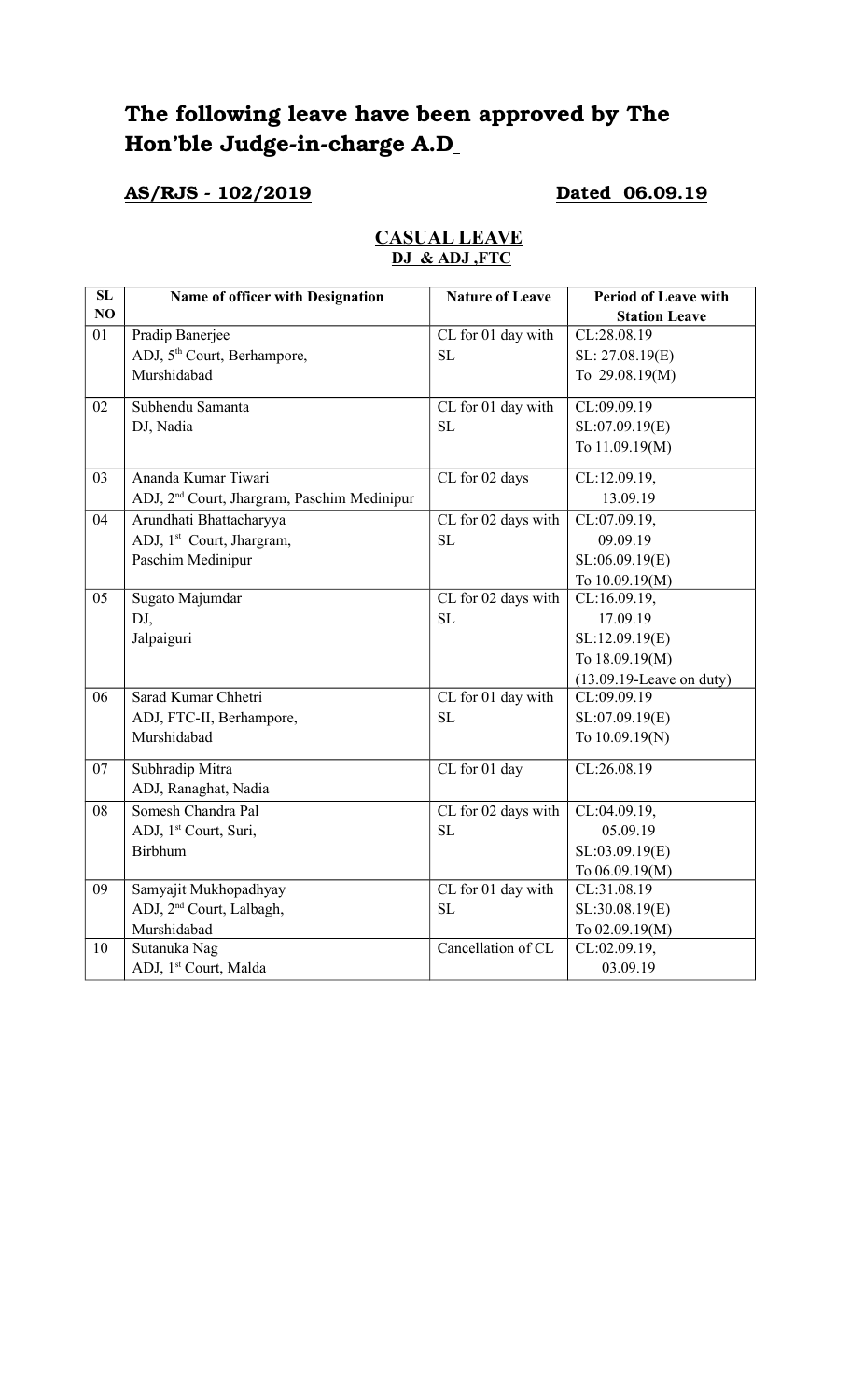| 11 | Rajesh Kumar Singh                                  | CL for 01 day with  | CL:09.09.19     |
|----|-----------------------------------------------------|---------------------|-----------------|
|    | ADJ, Mekhliganj,                                    | SL                  | SL:07.09.19(E)  |
|    |                                                     |                     |                 |
|    | Coochbehar                                          |                     | To 11.09.19(M)  |
| 12 | Rina Sawoo                                          | CL for 02 days      | CL:01.08.19,    |
|    | ADJ, FTC-II, Alipurduar,                            |                     | 02.08.19        |
|    | Jalpaiguri                                          | CL for 01 day       | CL:05.08.19     |
|    |                                                     |                     |                 |
| 13 | Rupanjana Chakrabarty                               | CL for 03 days with | CL:05.08.19     |
|    | ADJ, 2 <sup>nd</sup> Court,                         | SL                  | To 07.08.19     |
|    | Darjeeling                                          |                     | SL:03.08.19(E)  |
|    |                                                     |                     | To 08.08.19(M)  |
| 14 | Indranil Adhikari                                   | CL for 01 day       | CL:10.07.19     |
|    | ADJ, 3rd (Spl.) Court, Jalpaiguri                   |                     |                 |
|    |                                                     |                     |                 |
| 15 | Indrila Mukhopadhyay Mitra                          | CL for 01 day with  | CL:09.09.19     |
|    | ADJ, 2 <sup>nd</sup> Court, Raiganj, Uttar Dinajpur | <b>SL</b>           | SL:07.09.19(E)  |
|    |                                                     |                     | To 11.09.19(M)  |
| 16 | Rashid Alam                                         | CL for 01 day       | CL:06.08.19     |
|    | ADJ, Malbazar, Jalpaiguri                           |                     |                 |
| 17 | Molla Asgar Ali                                     | CL for 01 day with  | CL:16.09.19     |
|    | ADJ, FTC, Dubrajpur, Birbhum                        | SL                  | SL: 15.09.19(E) |
|    |                                                     |                     | To 17.09.19(M)  |
| 18 | Madhumita Roy                                       | CL for 01 day with  | CL:09.09.19     |
|    | ADJ, FTC, Suri, Birbhum                             | SL                  | SL:07.09.19(E)  |
|    |                                                     |                     | To 09.09.19(E)  |
| 19 | Partha Pratim Dutta                                 | CL for 01 day with  | CL:31.08.19     |
|    | ADJ, 4 <sup>th</sup> Court, Purba Bardhaman         | SL                  | SL: 30.08.19(E) |
|    |                                                     |                     | To 02.09.19(M)  |
| 20 | Pallab Ray Chowdhury                                | CL for 01 day with  | CL:13.09.19     |
|    | ADJ, 6 <sup>th</sup> Court, Paschim Medinipur       | SL                  | SL: 12.09.19(E) |
|    |                                                     |                     | To 16.09.19(M)  |
| 21 | Sujasha Mukherji                                    | $CL$ for 01 day     | CL:02.09.19     |
|    | Judge, Bench-VII, City Civil Court                  |                     |                 |
|    |                                                     |                     |                 |

Submitted

Sd/

## **Registrar (Judicial Service)**